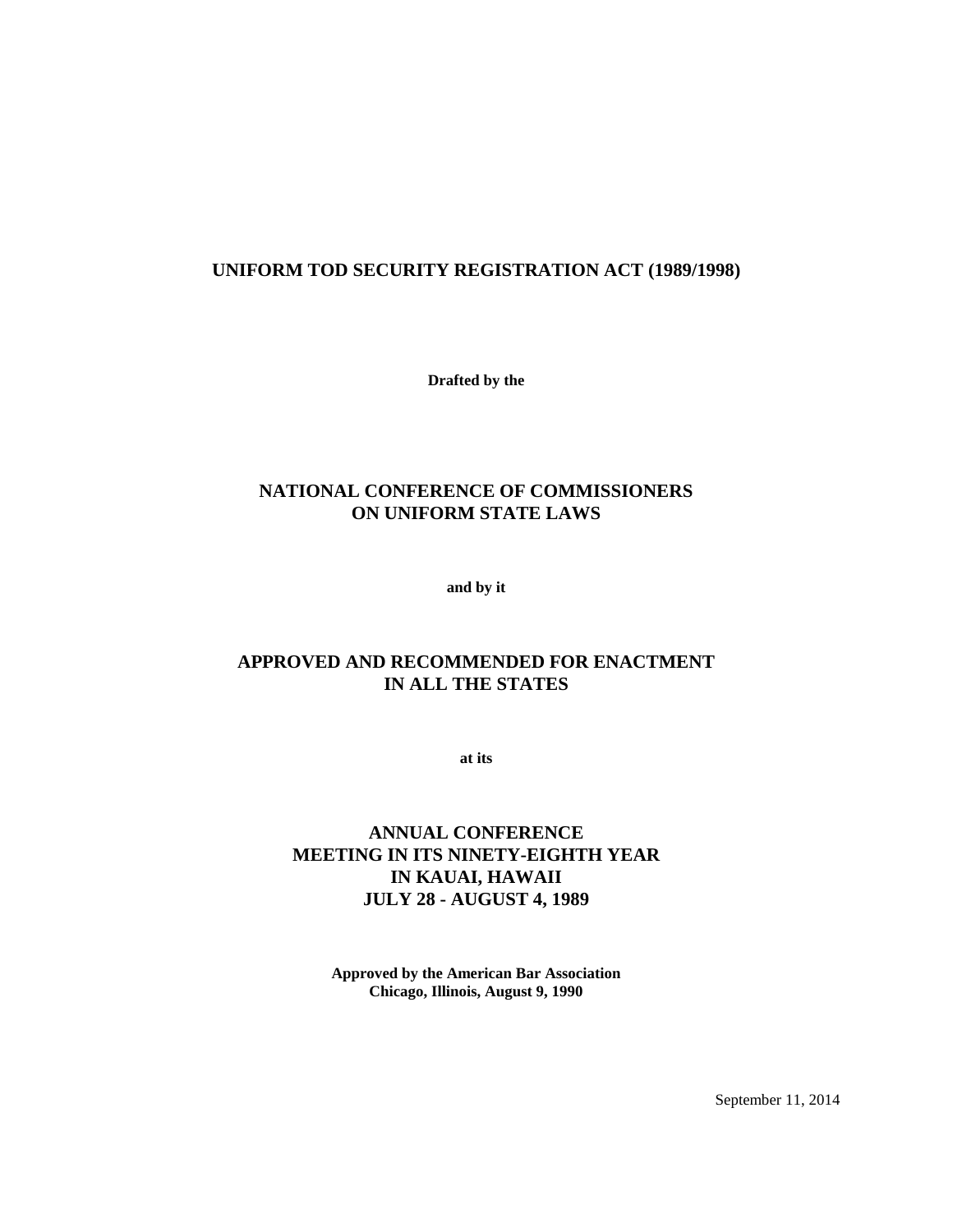The Committee that acted for the National Conference of Commissioners on Uniform State Laws in preparing the Uniform TOD Security Registration Act was as follows:

- WILLIAM S. ARNOLD, P.O. Drawer A, Crossett, AR 71635, *Chairman*
- JOHN H. DeMOULLY, Law Revision Commission, Suite D-2, 4000 Middlefield Road, Palo Alto, CA 94303, *Drafting Liaison*
- CLARKE A. GRAVEL, P.O. Box 1049, 76 St. Paul Street, Burlington, VT 05402
- MAURICE A. HARTNETT, III, Chambers, Court of Chancery, 45 The Green, Dover, DE 19901
- WILLIAM E. KRETSCHMAR, P.O. Box 36, 211 West Main Street, Ashley, ND 58413
- JOHN H. LANGBEIN, University of Chicago Law School, 1111 East 60th Street, Chicago, IL 60637, *ULC Reporter*
- GODFREY L. MUNTER, Suite 400, 4801 Massachusetts Avenue, N.W., Washington, DC 20016
- WILLIS E. SULLIVAN, III, P.O. Box 359, Boise, ID 83701
- RICHARD V. WELLMAN, University of Georgia, School of Law, Athens, GA 30602, *ULC Reporter*
- MICHAEL P. SULLIVAN, P.O. Box 35286, 5701 Green Valley Drive, Minneapolis, MN 55435, *President (Member Ex Officio)*
- WILLIAM J. PIERCE, University of Michigan Law School, Ann Arbor, MI 48109, *Executive Director*
- HENRY M. KITTLESON, P.O. Box 32092, 92 Lake Wire Drive, Lakeland, FL 33802, *Chairman, Division D (Member Ex Officio)*

### Review Committee

- THOMAS L. JONES, University of Alabama, School of Law, P.O. Box 5557, Tuscaloosa, AL 35486, *Chairman*
- TIMOTHY J. CRONIN, JR., New England School of Law, 154 Stuart Street, Boston, MA 02116
- ALVIN J. MEIKLEJOHN, JR., Suite 1600, 1625 Broadway, Denver, CO 80202

Advisors to Special Committee on Uniform TOD Security Registration Act

LEO E. EICKHOFF, JR., St. Louis, MO

RALPH GENOVA, The Securities Transfer Association, Inc. KATHY D. IRELAND, Investment Company Institute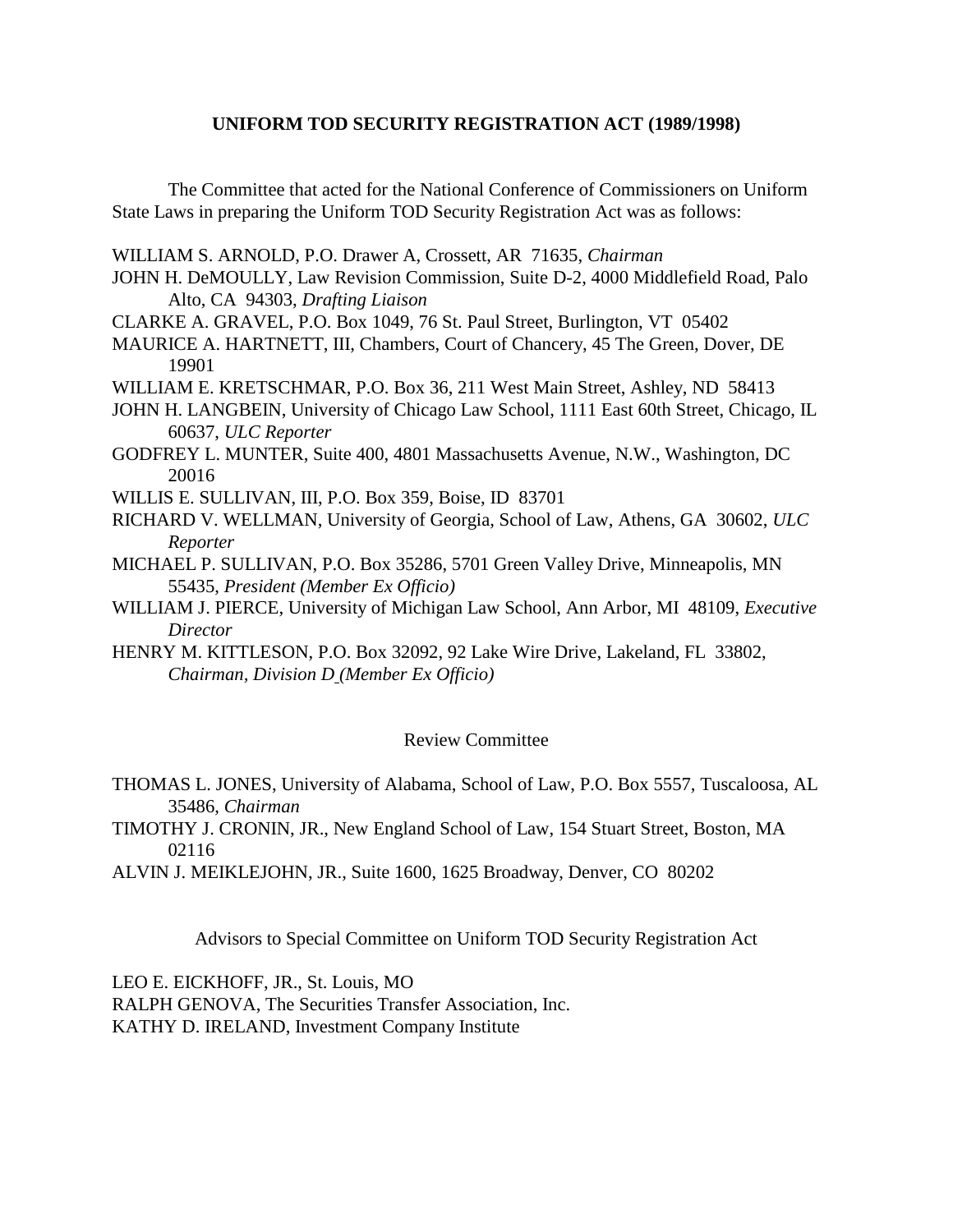Additional Advisors to Special Committee on Uniform TOD Security Registration Act from Joint Editorial Board for Uniform Probate Code

JACKSON M. BRUCE, JR., Milwaukee, WI CHARLES A. COLLIER, JR., Los Angeles, CA HARRISON F. DURAND, Roseland, NJ, *Emeritus Member* EDWARD C. HALBACH, JR., Berkeley, CA MALCOLM A. MOORE, Seattle, WA EUGENE F. SCOLES, Eugene, OR HARLEY J. SPITLER, San Francisco, CA, *Emeritus Member* J. PENNINGTON STRAUS, Philadelphia, PA JAMES R. WADE, Denver, CO LAWRENCE W. WAGGONER, Ann Arbor, MI RAYMOND H. YOUNG, Boston, MA

Final, approved copies of this Act and copies of all Uniform and Model Acts and other printed matter issued by the Conference may be obtained from:

> UNIFORM LAW COMMISSION 111 N. Wabash Ave. Suite 1010 Chicago, Illinois 60602 (312) 450-6600 www.uniformlaws.org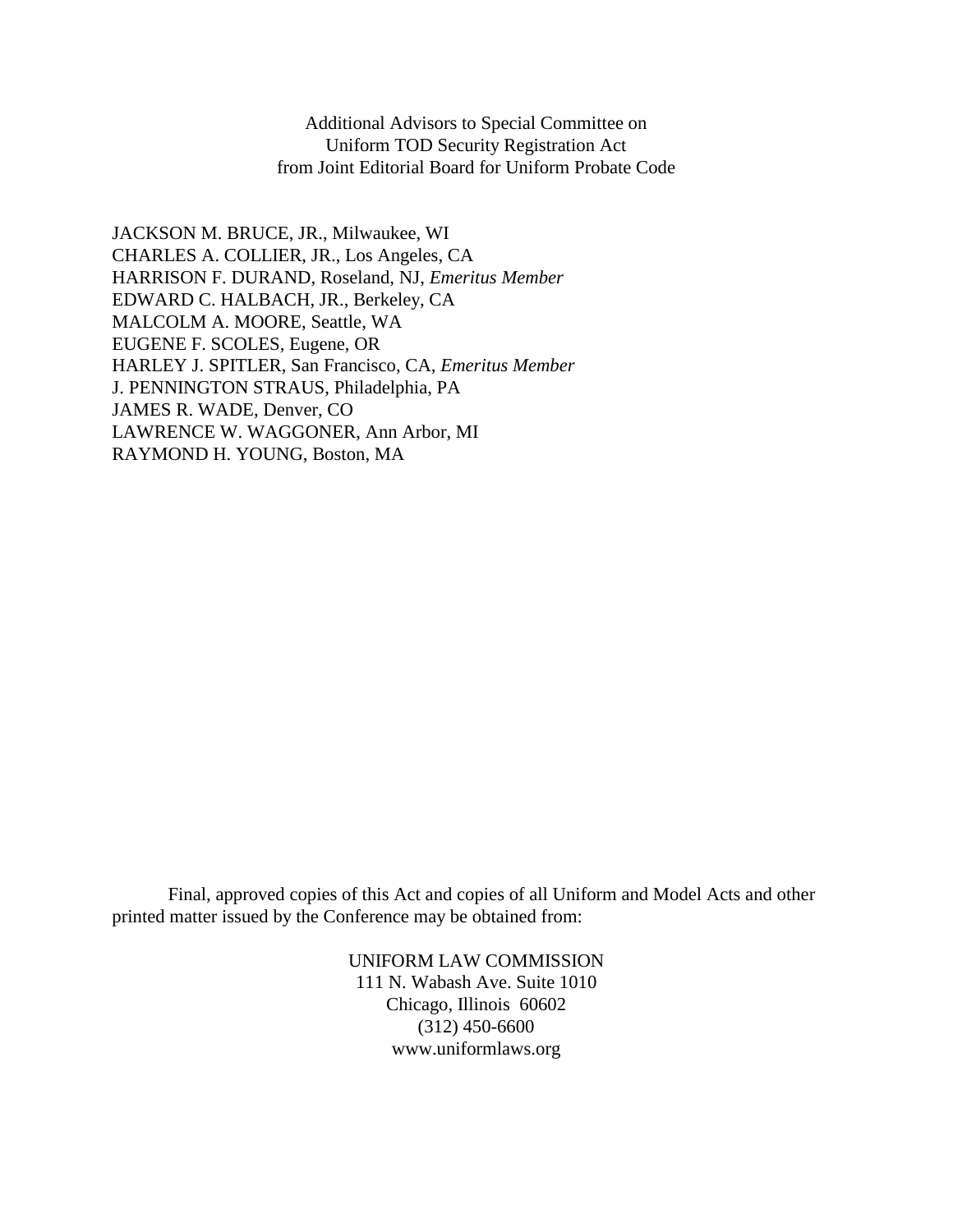### **PREFATORY NOTE**

This Act is a free-standing version of Part 3 of Article VI of the Uniform Probate Code, as adopted by the National Conference of Commissioners on Uniform State Laws in 1989. The purpose of the Act is to allow the owner of securities to register the title in transfer-on-death (TOD) form. Mutual fund shares and accounts maintained by brokers and others to reflect a customer's holdings of securities (so-called "street accounts") are also covered. The legislation enables an issuer, transfer agent, broker, or other such intermediary to transfer the securities directly to the designated transferee on the owner's death. Thus, TOD registration achieves for securities a certain parity with existing TOD and pay-on-death (POD) facilities for bank deposits and other assets passing at death outside the probate process.

The TOD registration under this Act is designed to give the owner of securities who wishes to arrange for a nonprobate transfer at death an alternative to the frequently troublesome joint tenancy form of title. Because joint tenancy registration of securities normally entails a sharing of lifetime entitlement and control, it works satisfactorily only so long as the co-owners cooperate. Difficulties arise when co-owners fall into disagreement, or when one becomes afflicted or insolvent.

Use of the TOD registration form encouraged by this legislation has no effect on the registered owner's full control of the affected security during his or her lifetime. A TOD designation and any beneficiary interest arising under the designation ends whenever the registered asset is transferred, or whenever the owner otherwise complies with the issuer's conditions for changing the title form of the investment. The Act recognizes, in Section 2, that co-owners with right of survivorship may be registered as owners together with a TOD beneficiary designated to take if the registration remains unchanged until the beneficiary survives the joint owners. In such a case, the survivor of the joint owners has full control of the asset and may change the registration form as he or she sees fit after the other's death.

Implementation of the Act is wholly optional with issuers. The drafting committee received the benefit of considerable advice and assistance from representatives of the mutual fund and stock transfer industries during the course of its three years of preparatory work. Accordingly, it is believed that the Act takes full account of the practical requirements for efficient transfer within the securities industry.

Section 3 invites application of the legislation to locally owned securities though the statute may not have been locally enacted, so long as the Act is in force in a jurisdiction of the issuer or transfer agent. Thus, if the principal jurisdictions in which securities issuers and transfer agents are sited enact the measure, its benefits will become generally available to persons domiciled in states that do not at once enact the statute.

The legislation has been drafted as a separate Act, hence not interpolated as an expansion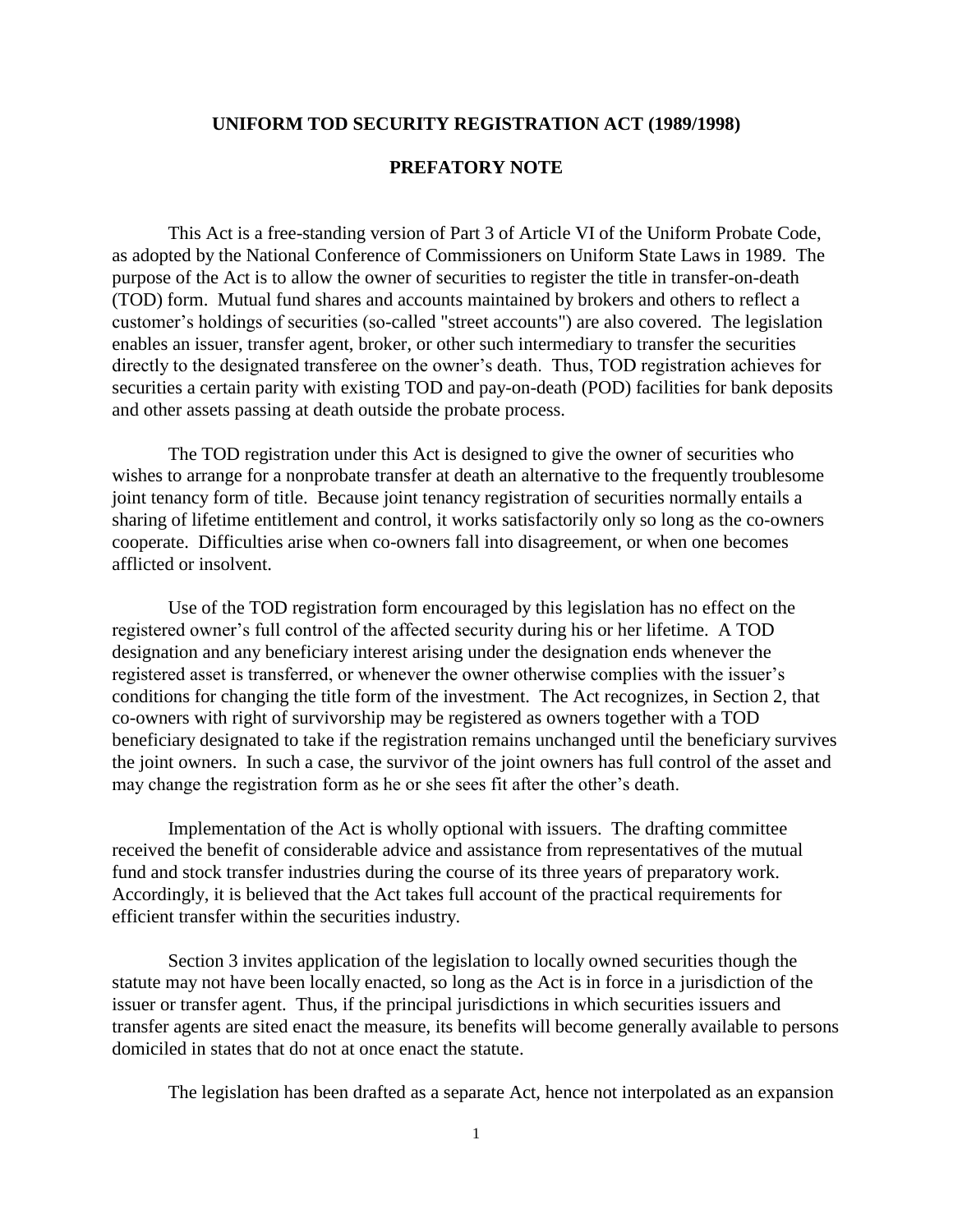of the former UPC Article VI, Part 1, treating bank accounts ("multiple-party accounts"). Securities merit a distinct statutory regime, because a different principle has governed concurrent ownership of securities. By virtue either of statute or of account terms (contract), multiple-party bank accounts allow any one cotenant to consume or transfer account balances. See R. Brown, The Law of Personal Property § 65, at 217 (2d ed. 1955); Langbein, The Nonprobate Revolution and the Future of the Law of Succession, 97 Harv. L. Rev. 1108, 1112 (1984). The rule for securities, however, has been the rule that applies to real property: all cotenants must act together in transferring the securities. This difference in the legal regime reflects differences in function among the types of assets. Multiple-party bank accounts typically arise as convenience accounts, to facilitate frequent small transactions, often on an agency basis (as when spouses or relatives share an account). Securities resemble real estate in that the values are typically large and the transactions relatively infrequent, which is why the legal regime requires the concurrence of all concurrent owners for transfers affecting such assets.

Recently, of course, this distinction between bank accounts and securities has begun to crumble. Banks are offering certificates of deposit of large value under the same account forms that were devised for low-value convenience accounts. Meanwhile, brokerage houses with their so-called cash management accounts and mutual funds with their money market accounts have rendered securities subject to small recurrent transactions. In the latest developments, even the line between real estate and bank accounts is becoming indistinct, as the "home equity line of credit" creates a check-writing conduit to real estate values.

Nevertheless, even though new forms of contract have rendered the boundaries between securities and bank accounts less firm, the distinction seems intuitively correct for statutory default rules. True co-owners of securities, like owners of realty, should act together in transferring the asset.

The joint bank account and the Totten trust originated in ambiguous lifetime ownership forms, which required former UPC Section 6-103 or comparable state legislation to clarify that an inter vivos transfer was not intended. In the securities field, by contrast, we start with unambiguous lifetime ownership rules. The sole purpose of the present statute is to facilitate a nonprobate TOD mechanism as an option for those owners.

For a comprehensive discussion of the issues entailed in this legislation, see Wellman, Transfer-on-Death Securities Registration: A New Title Form, 21 Ga. L. Rev. 789 (1987).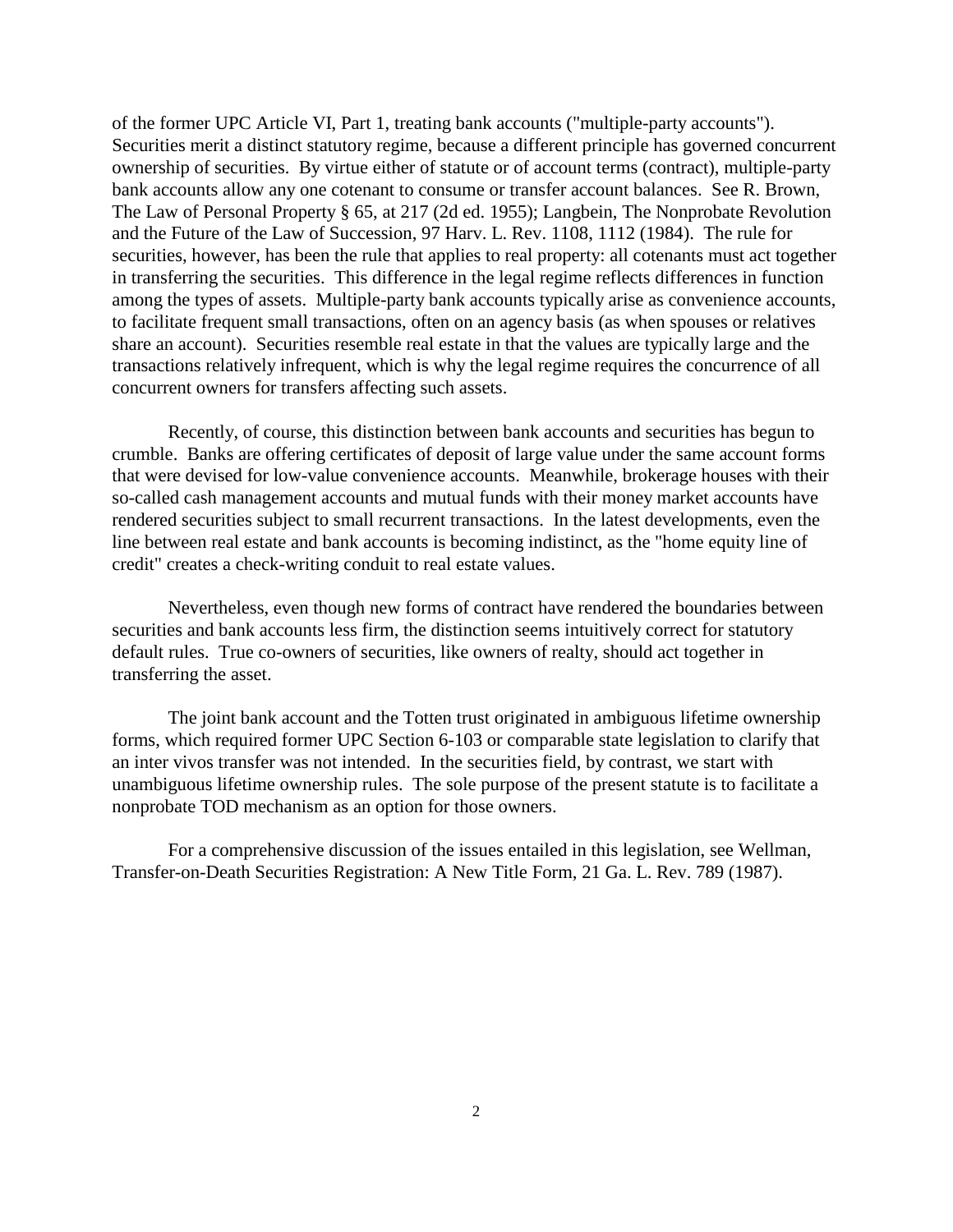**SECTION 1. DEFINITIONS.** In this [act], unless the context otherwise requires:

(1) "Beneficiary form" means a registration of a security which indicates the present owner of the security and the intention of the owner regarding the person who will become the owner of the security upon the death of the owner.

(2) "Devisee" means any person designated in a will to receive a disposition of real or personal property.

(3) "Heirs" means those persons, including the surviving spouse, who are entitled under the statutes of intestate succession to the property of a decedent.

(4) "Person" means an individual, a corporation, an organization, or other legal entity.

(5) "Personal representative" includes executor, administrator, successor personal representative, special administrator, and persons who perform substantially the same function under the law governing their status.

(6) "Property" includes both real and personal property or any interest therein and means anything that may be the subject of ownership.

(7) "Register," including its derivatives, means to issue a certificate showing the ownership of a certificated security or, in the case of an uncertificated security, to initiate or transfer an account showing ownership of securities.

(8) "Registering entity" means a person who originates or transfers a security title by registration, and includes a broker maintaining security accounts for customers and a transfer agent or other person acting for or as an issuer of securities.

3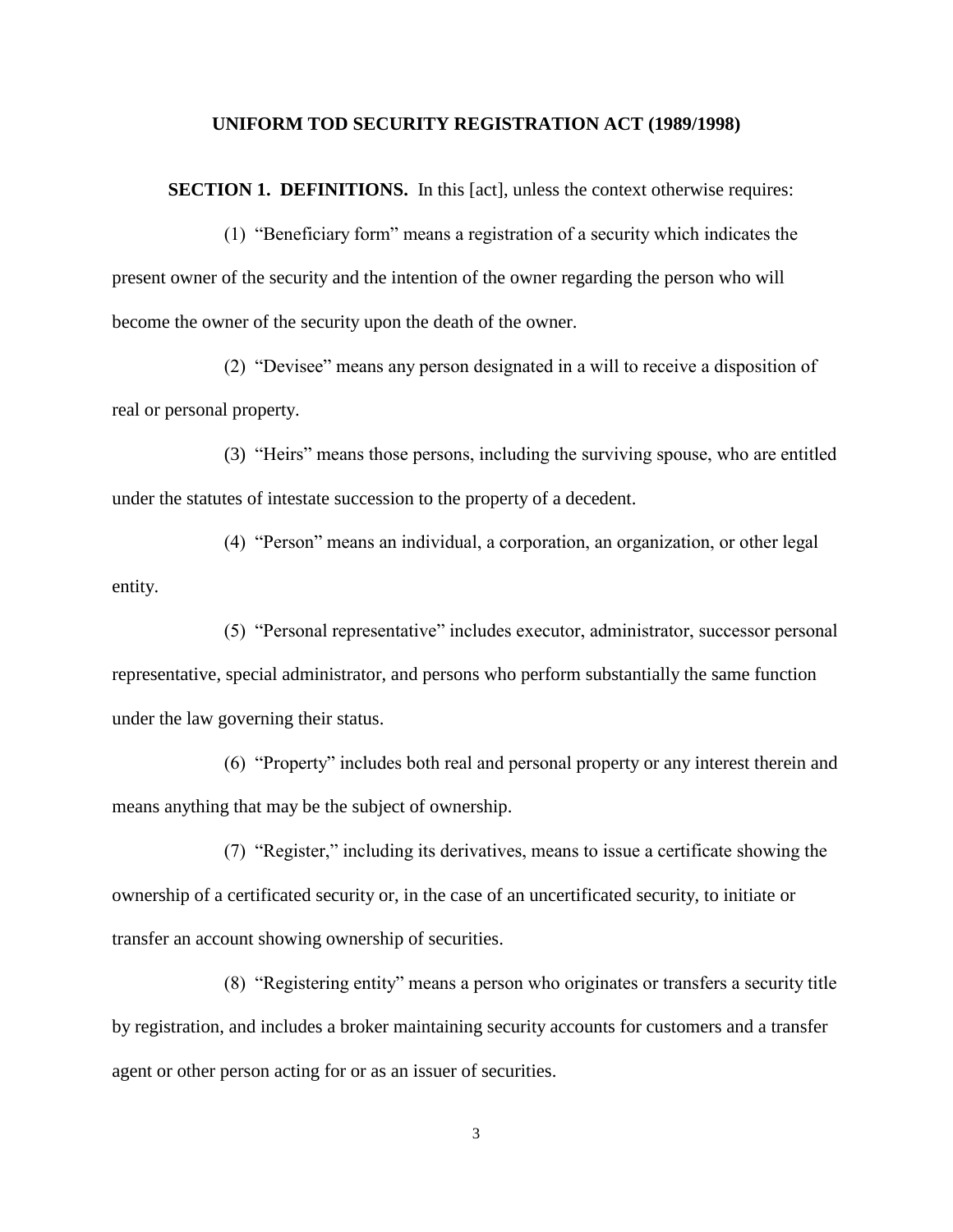(9) "Security" means a share, participation, or other interest in property, in a business, or in an obligation of an enterprise or other issuer, and includes a certificated security, an uncertificated security, and a security account.

(10) "Security account" means (i) a reinvestment account associated with a security, a securities account with a broker, a cash balance in a brokerage account, cash, interest, earnings, or dividends earned or declared on a security in an account, a reinvestment account, or a brokerage account, whether or not credited to the account before the owner's death, or (ii) a cash balance or other property held for or due to the owner of a security as a replacement for or product of an account security, whether or not credited to the account before the owner's death.

(11) "State" includes any state of the United States, the District of Columbia, the

Commonwealth of Puerto Rico, and any territory or possession subject to the legislative authority of the United States.

#### **Comment**

The definition of "security" is derived from UCC Section 8-102 and includes shares of mutual funds and other investment companies. The defined term "security account" is not intended to include securities held in the name of a bank or similar institution as nominee for the benefit of a trust.

"Survive" is not defined. No effort is made in this Act to define survival as it is for purposes of intestate succession in UPC Section 2-104 which requires survival by an heir of the ancestor for 120 hours. For purposes of this Act, survive is used in its common law sense of outliving another for any time interval no matter how brief. The drafting committee sought to avoid imposition of a new and unfamiliar meaning of the term on intermediaries familiar with the meaning of "survive" in joint tenancy registrations.

The definitions of "devisee," "heirs," "person," "personal representative," "property," and "state" are taken from Section 1-201 of the Uniform Probate Code, which includes this Act as Part 3 of Article VI.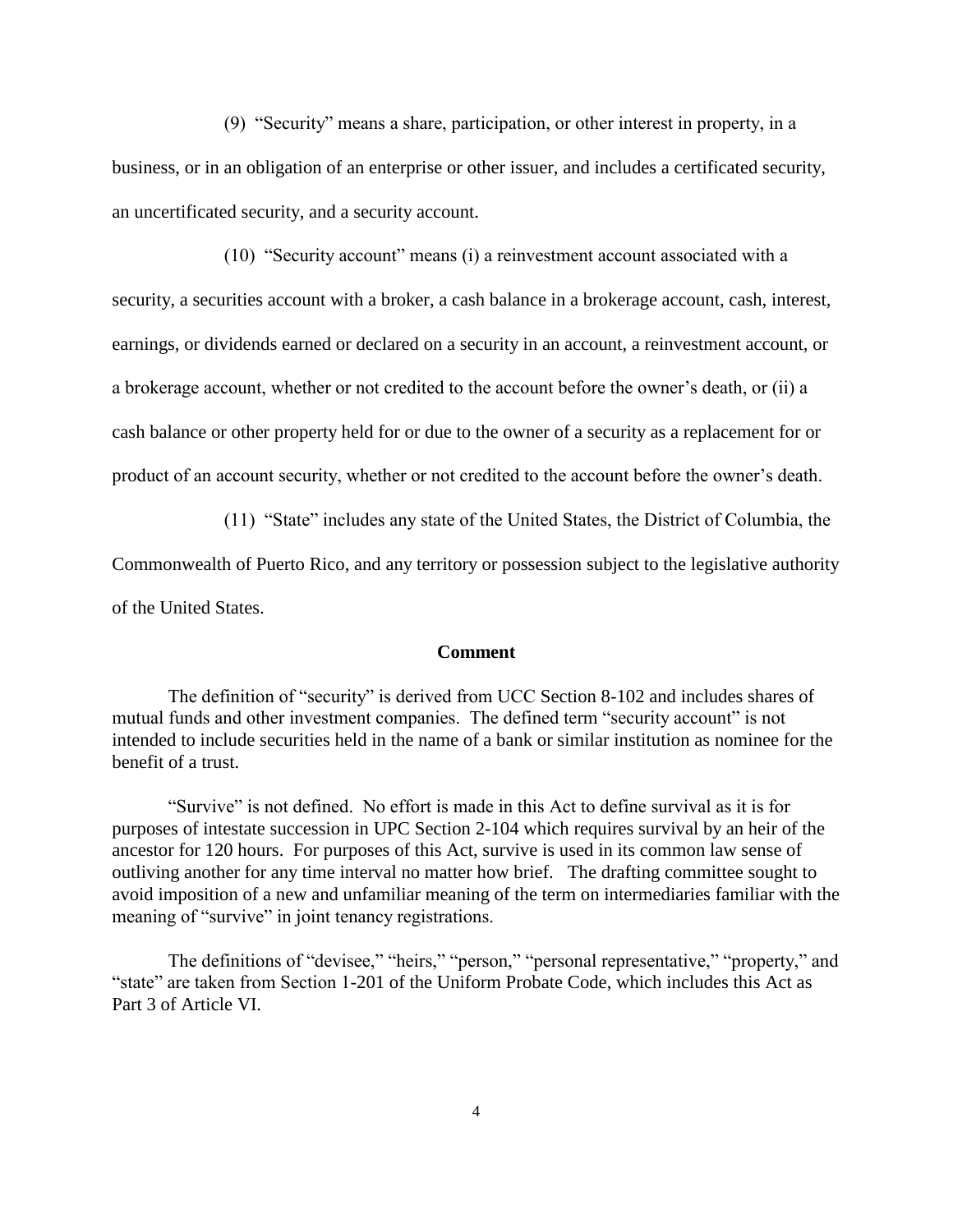### **SECTION 2. REGISTRATION IN BENEFICIARY FORM; SOLE OR JOINT**

**TENANCY OWNERSHIP.** Only individuals whose registration of a security shows sole

ownership by one individual or multiple ownership by two or more with right of survivorship,

rather than as tenants in common, may obtain registration in beneficiary form. Multiple owners

of a security registered in beneficiary form hold as joint tenants with right of survivorship, as

tenants by the entireties, or as owners of community property held in survivorship form, and not

as tenants in common.

### **Comment**

This section is designed to prevent co-owners from designating any death beneficiary other than one who is to take only upon survival of *all* co-owners. It coerces co-owning registrants to signal whether they hold as joint tenants with right of survivorship (JT TEN), as tenants by the entireties (T ENT), or as owners of community property. Also, it imposes survivorship on co-owners holding in a beneficiary form that fails to specify a survivorship form of holding. Tenancy in common and community property otherwise than in a survivorship setting is negated for registration in beneficiary form because persons desiring to signal independent death beneficiaries for each individual's fractional interest in a co-owned security normally will split their holding into separate registrations of the number of units previously constituting their fractional share. Once divided, each can name his or her own choice of death beneficiary.

The term "individuals," as used in this section, limits those who may register as owner or co-owner of a security in beneficiary form to natural persons. However, the section does not restrict individuals using this ownership form as to their choice of death beneficiary. The definition of "beneficiary form" in Section 1 indicates that any "person" may be designated beneficiary in a registration in beneficiary form. "Person" is defined so that a church, trust company, family corporation, or other entity, as well as any individual, may be designated as a beneficiary.

#### **SECTION 3. REGISTRATION IN BENEFICIARY FORM; APPLICABLE LAW.**

A security may be registered in beneficiary form if the form is authorized by this or a similar

statute of the state of organization of the issuer or registering entity, the location of the

registering entity's principal office, the office of its transfer agent or its office making the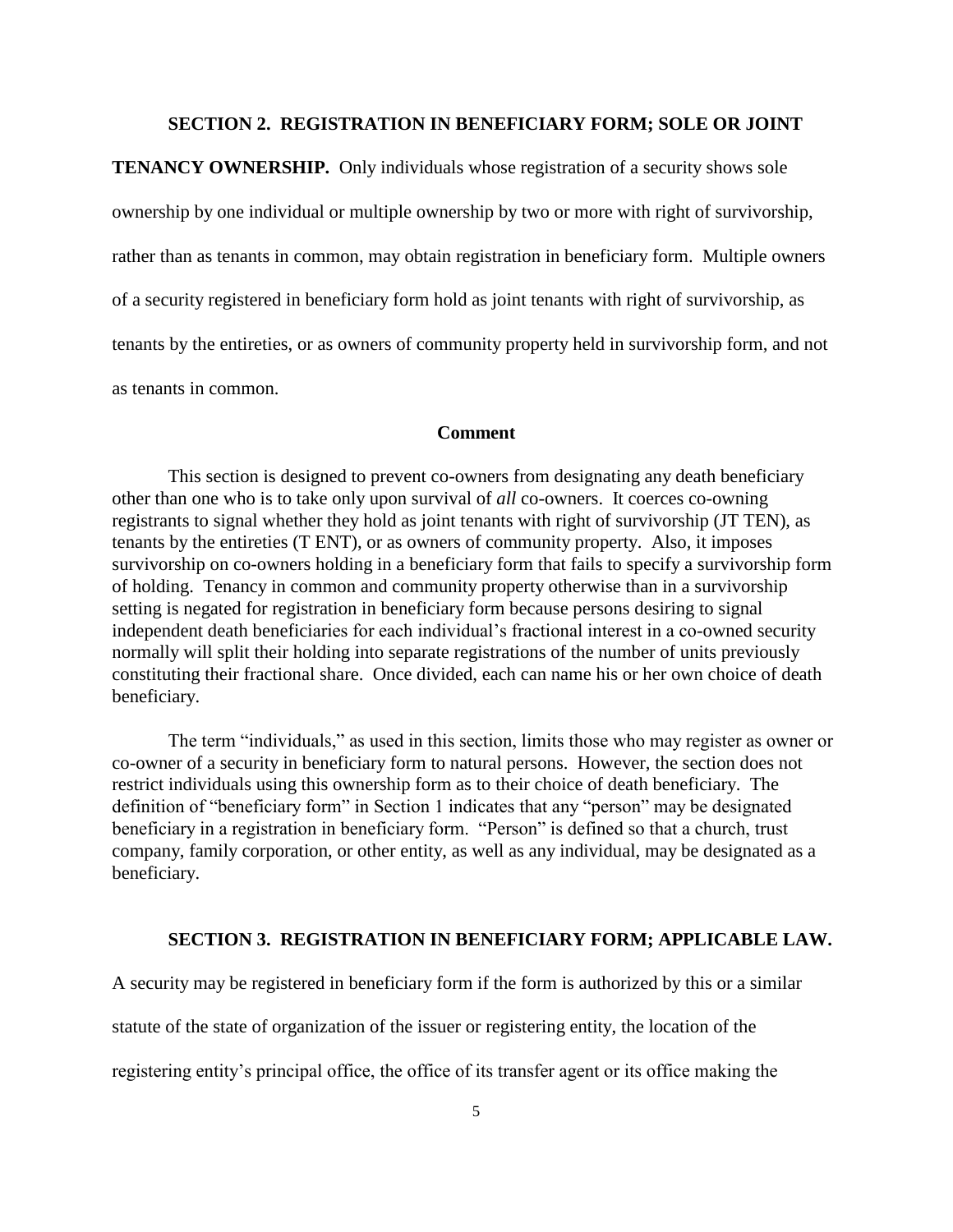registration, or by this or a similar statute of the law of the state listed as the owner's address at the time of registration. A registration governed by the law of a jurisdiction in which this or similar legislation is not in force or was not in force when a registration in beneficiary form was made is nevertheless presumed to be valid and authorized as a matter of contract law.

### **Comment**

This section encourages registrations in beneficiary form to be made whenever a state with which either of the parties to a registration has contact has enacted this or a similar statute. Thus, a registration in beneficiary form of X Company shares might rely on an enactment of this Act in X Company's state of incorporation, or in the state of incorporation of X Company's transfer agent. Or, an enactment by the state of the issuer's principal office, the transfer agent's principal office, or of the issuer's office making the registration also would validate the registration. An enactment of the state of the registering owner's address at time of registration also might be used for validation purposes.

The last sentence of this section is designed, as is UPC Section 6-101, to establish a statutory presumption that a general principle of law is available to achieve a result like that made possible by this Act.

## **SECTION 4. ORIGINATION OF REGISTRATION IN BENEFICIARY FORM.**

A security, whether evidenced by certificate or account, is registered in beneficiary form when

the registration includes a designation of a beneficiary to take the ownership at the death of the

owner or the deaths of all multiple owners.

## **Comment**

As noted above in commentary to Section 2, this Act places no restriction on who may be designated beneficiary in a registration in beneficiary form.

## **SECTION 5. FORM OF REGISTRATION IN BENEFICIARY FORM.**

Registration in beneficiary form may be shown by the words "transfer on death" or the

abbreviation "TOD," or by the words "pay on death" or the abbreviation "POD," after the name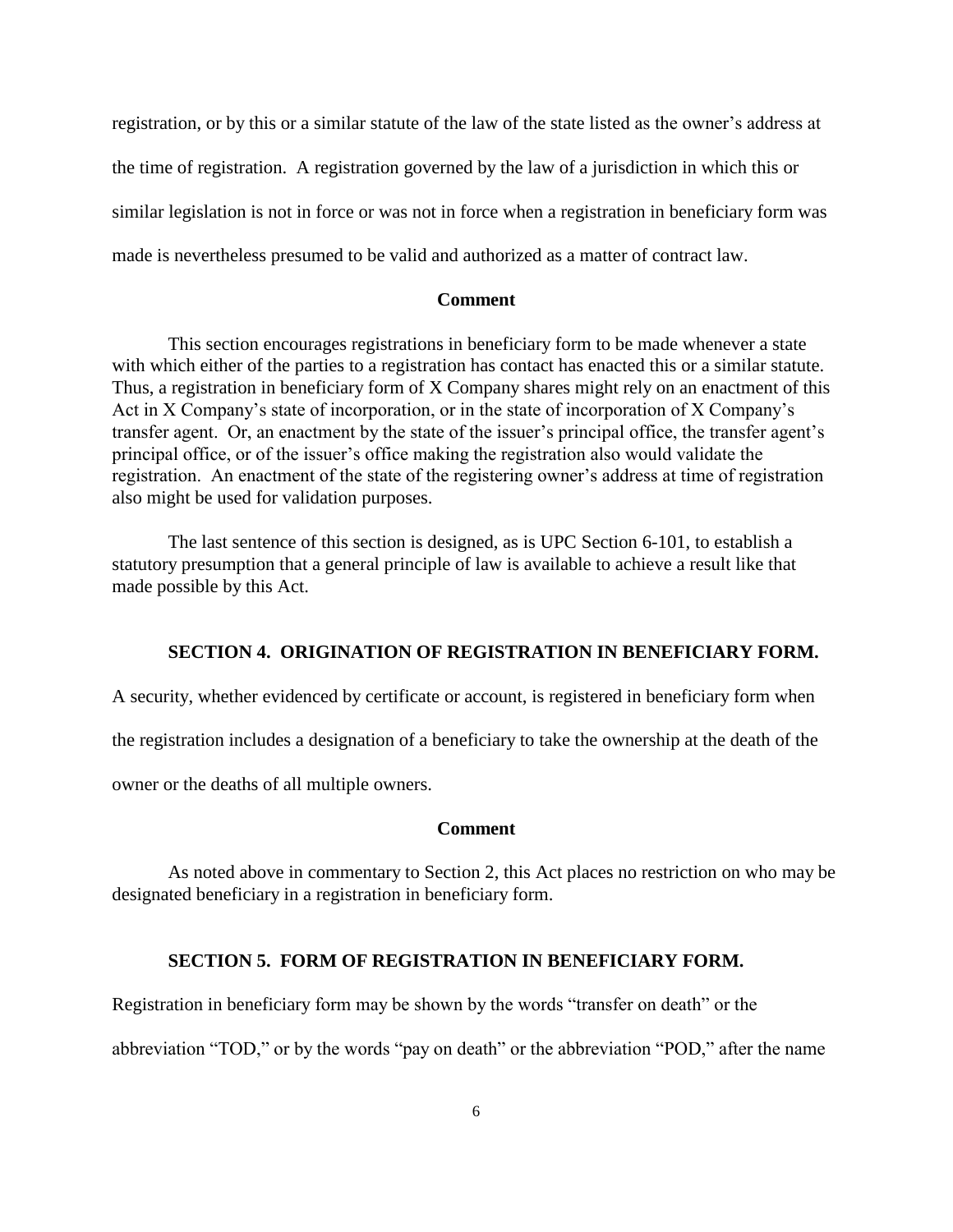of the registered owner and before the name of a beneficiary.

#### **Comment**

The abbreviation POD is included for use without regard for whether the subject is a money claim against an issuer, such as its own note or bond for money loaned, or is a claim to securities evidenced by conventional title documentation. The use of POD in a registration in beneficiary form of shares in an investment company should not be taken as a signal that the investment is to be sold or redeemed on the owner's death so that the sums realized may be "paid" to the death beneficiary. Rather, only a transfer on death, not a liquidation on death, is indicated. The committee would have used only the abbreviation TOD except for the familiarity, rooted in experience with certificates of deposit and other deposit accounts in banks, with the abbreviation POD as signalling a valid nonprobate death benefit or transfer on death.

## **SECTION 6. EFFECT OF REGISTRATION IN BENEFICIARY FORM.** The

designation of a TOD beneficiary on a registration in beneficiary form has no effect on ownership until the owner's death. A registration of a security in beneficiary form may be canceled or changed at any time by the sole owner or all then surviving owners without the consent of the beneficiary.

## **Comment**

This section simply affirms the right of a sole owner, or the right of all multiple owners, to end a TOD beneficiary registration without the assent of the beneficiary. The section says nothing about how a TOD beneficiary designation may be canceled, meaning that the registering entity's terms and conditions, if any, may be relevant. See Section 10. If the terms and conditions have nothing on the point, cancellation of a beneficiary designation presumably would be effected by a reregistration showing a different beneficiary or omitting reference to a TOD beneficiary.

**SECTION 7. OWNERSHIP ON DEATH OF OWNER.** On death of a sole owner or

the last to die of all multiple owners, ownership of securities registered in beneficiary form passes to the beneficiary or beneficiaries who survive all owners. On proof of death of all owners and compliance with any applicable requirements of the registering entity, a security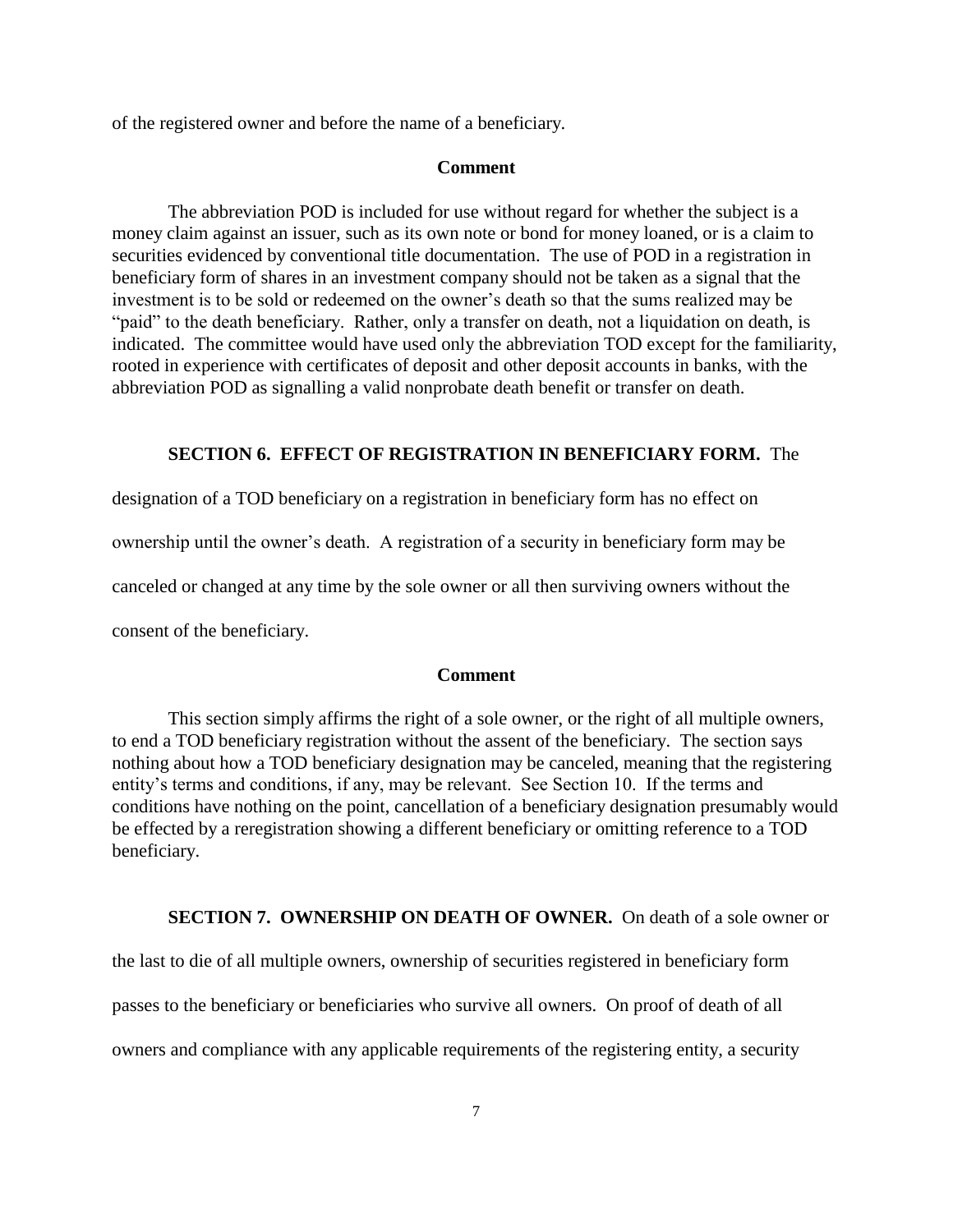registered in beneficiary form may be reregistered in the name of the beneficiary or beneficiaries who survived the death of all owners. Until division of the security after the death of all owners, multiple beneficiaries surviving the death of all owners hold their interests as tenants in common. If no beneficiary survives the death of all owners, the security belongs to the estate of the deceased sole owner or the estate of the last to die of all multiple owners.

#### **Comment**

Even though multiple owners holding in the beneficiary form here authorized hold with right of survivorship, no survivorship rights attend the positions of multiple beneficiaries who become entitled to securities by reason of having survived the sole owner or the last to die of multiple owners. Issuers (and registering entities) who decide to accept registrations in beneficiary form involving more than one primary beneficiary also should provide by rule whether fractional shares will be registered in the names of surviving beneficiaries where the number of shares held by the deceased owner does not divide without remnant among the survivors. If fractional shares are not desired, the issuer may wish to provide for sale of odd shares and division of proceeds, for an uneven distribution with the first or last named to receive the odd share, or for other resolution. Section 8 deals with whether intermediaries have any obligation to offer beneficiary registrations of any sort; Section 10 enables issuers to adopt terms and conditions controlling the details of applications for registrations they decide to accept and procedures for implementing such registrations after an owner's death.

The reference to surviving, multiple TOD beneficiaries as tenants in common is not intended to suggest that a registration form specifying unequal shares, such as "TOD A (20%), B (30%), C (50%)," would be improper. Though not included in the beneficiary forms described for illustrative purposes in Section 10, the Act enables a registering entity to accept and implement a TOD beneficiary designation like the one just suggested. If offered, such a registration form should be implemented by registering entity terms and conditions providing for disposition of the share of a beneficiary who predeceases the owner when two or more of a group of multiple beneficiaries survive the owner. For example, the terms might direct the share of the predeceased beneficiary to the survivors in the proportion that their original shares bore to each other. Unless unequal shares are specified in a registration in beneficiary form designating multiple beneficiaries, the shares of the beneficiaries would, of course, be equal.

The statement that a security registered in beneficiary form is in the deceased owner's estate when no beneficiary survives the owner is not intended to prevent application of any antilapse statute that might direct a nonprobate transfer on death to the surviving issue of a beneficiary who failed to survive the owner. Rather, the statement is intended only to indicate that the registering entity involved should transfer or reregister the security as directed by the decedent's personal representative.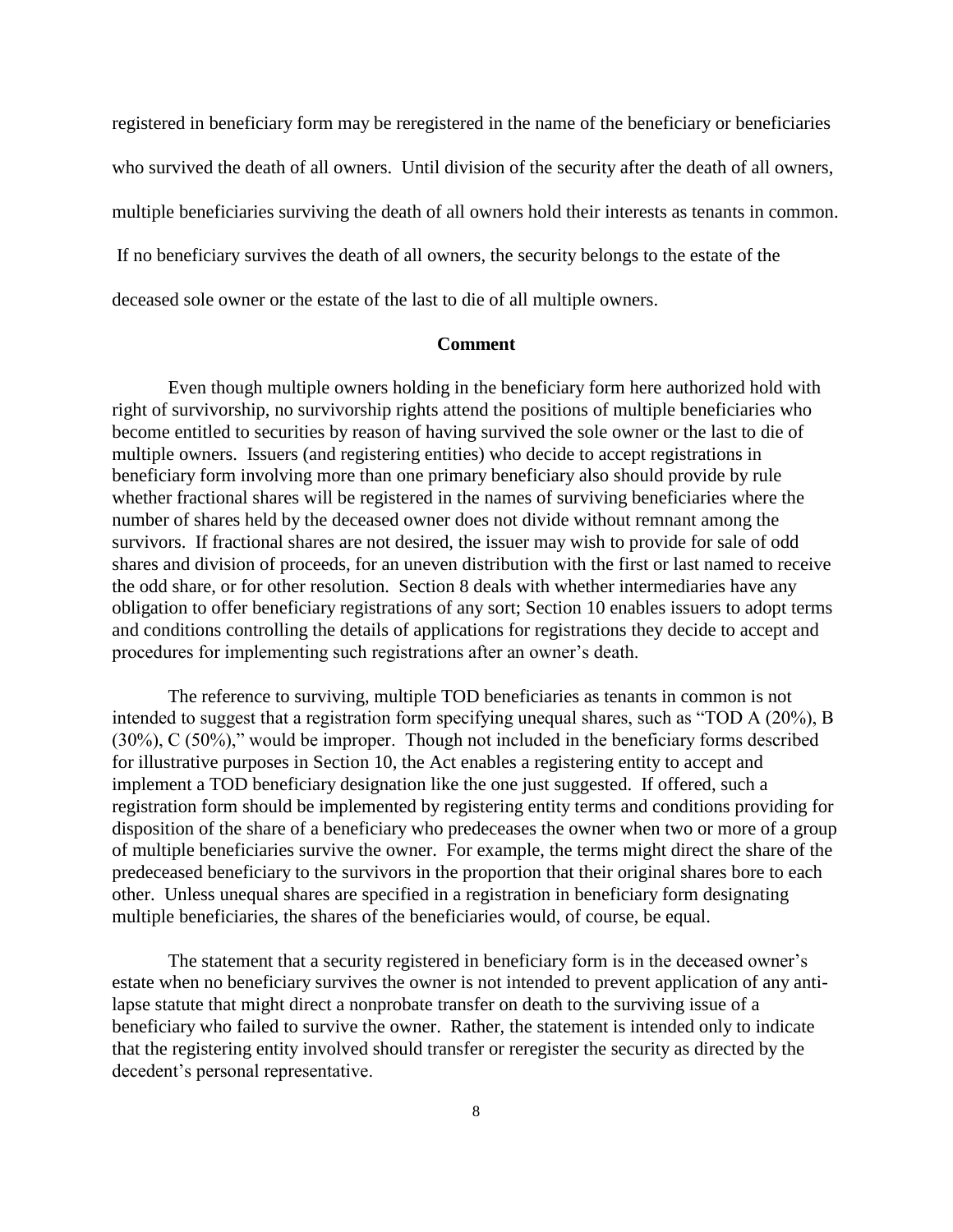See the Comment to Section 1 regarding the meaning of "survive" for purposes of this Act.

## **SECTION 8. PROTECTION OF REGISTERING ENTITY.**

(a) A registering entity is not required to offer or to accept a request for security registration in beneficiary form. If a registration in beneficiary form is offered by a registering entity, the owner requesting registration in beneficiary form assents to the protections given to the registering entity by this [act].

(b) By accepting a request for registration of a security in beneficiary form, the registering entity agrees that the registration will be implemented on death of the deceased owner as provided in this [act].

(c) A registering entity is discharged from all claims to a security by the estate, creditors, heirs, or devisees of a deceased owner if it registers a transfer of the security in accordance with Section 7 and does so in good faith reliance (i) on the registration, (ii) on this [act], and (iii) on information provided to it by affidavit of the personal representative of the deceased owner, or by the surviving beneficiary or by the surviving beneficiary's representatives, or other information available to the registering entity. The protections of this [act] do not extend to a reregistration or payment made after a registering entity has received written notice from any claimant to any interest in the security objecting to implementation of a registration in beneficiary form. No other notice or other information available to the registering entity affects its right to protection under this [act].

(d) The protection provided by this [act] to the registering entity of a security does not affect the rights of beneficiaries in disputes between themselves and other claimants to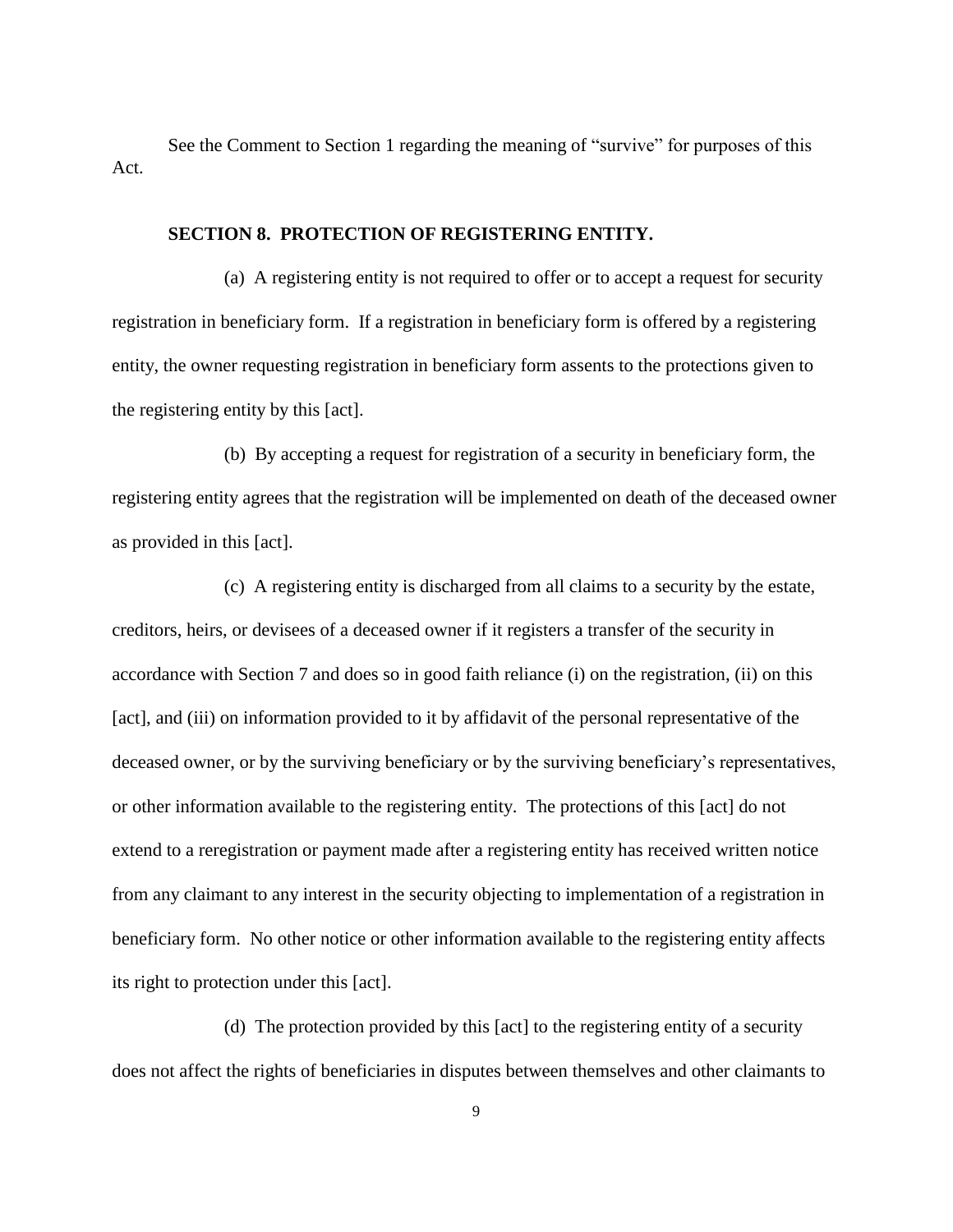ownership of the security transferred or its value or proceeds.

### **Comment**

It is to be noted that the "request" for a registration in beneficiary form may be in any form chosen by a registering entity. The Act does not prescribe a particular form and does not impose record-keeping requirements. Registering entities' business practices, including any industry standards or rules of transfer agent associations, will control.

"Good faith" as used in this section is intended to mean "honesty in fact and the observance of reasonable commercial standards of fair dealing," as specified in Revised U.C.C. Section 1-201(b)(20).

The protections described in this section are generally in harmony with those provided in the Uniform Commercial Code. U.C.C. Section 8-404(c), as revised in 1994, provides that an issuer is generally not liable to third parties for registering transfer of a security pursuant to an effective indorsement or instruction. U.C.C. Section 8-107(b) provides that an indorsement or instruction is effective if it is made by the appropriate person, and under Section  $8-107(a)(4)$  the term "appropriate person" includes a deceased person's "successor taking under other law." The beneficiary under Uniform Probate Code Section 6-307 is such a successor, so that the issuer registering transfer as contemplated by that section pursuant to the beneficiary's indorsement or instruction is generally protected. See also official comment 2 to U.C.C. Section 8-107 ("If the registration of a security or a securities account contains a designation of a death beneficiary under the Uniform Transfer on Death Security Registration Act or comparable legislation, the designated beneficiary would, under that law, have power to transfer upon the person's death and so would be the appropriate person.").

Under subsection (c) of this section, the protections of this part do not apply to a registration made after the registering entity receives "written notice" of objection from a claimant. The protections of the Uniform Commercial Code may, however, continue to apply notwithstanding such a notice, because the exceptions to U.C.C. Section 8-404(c) generally require substantially more than written notice – for example, an injunction or other legal process enjoining the issuer from registering the transfer. See U.C.C. Section 8-404(a)(3). Under the statute as revised in 1994, an issuer receiving mere notice from a third party no longer has a duty to inquire into the third party's claim. See official comment 3 to U.C.C. Section 8-404.

## **SECTION 9. NONTESTAMENTARY TRANSFER ON DEATH**

(a) In this section, "nonprobate transfer" means a transfer described in subsection

(b) by an owner whose last domicile was in this state.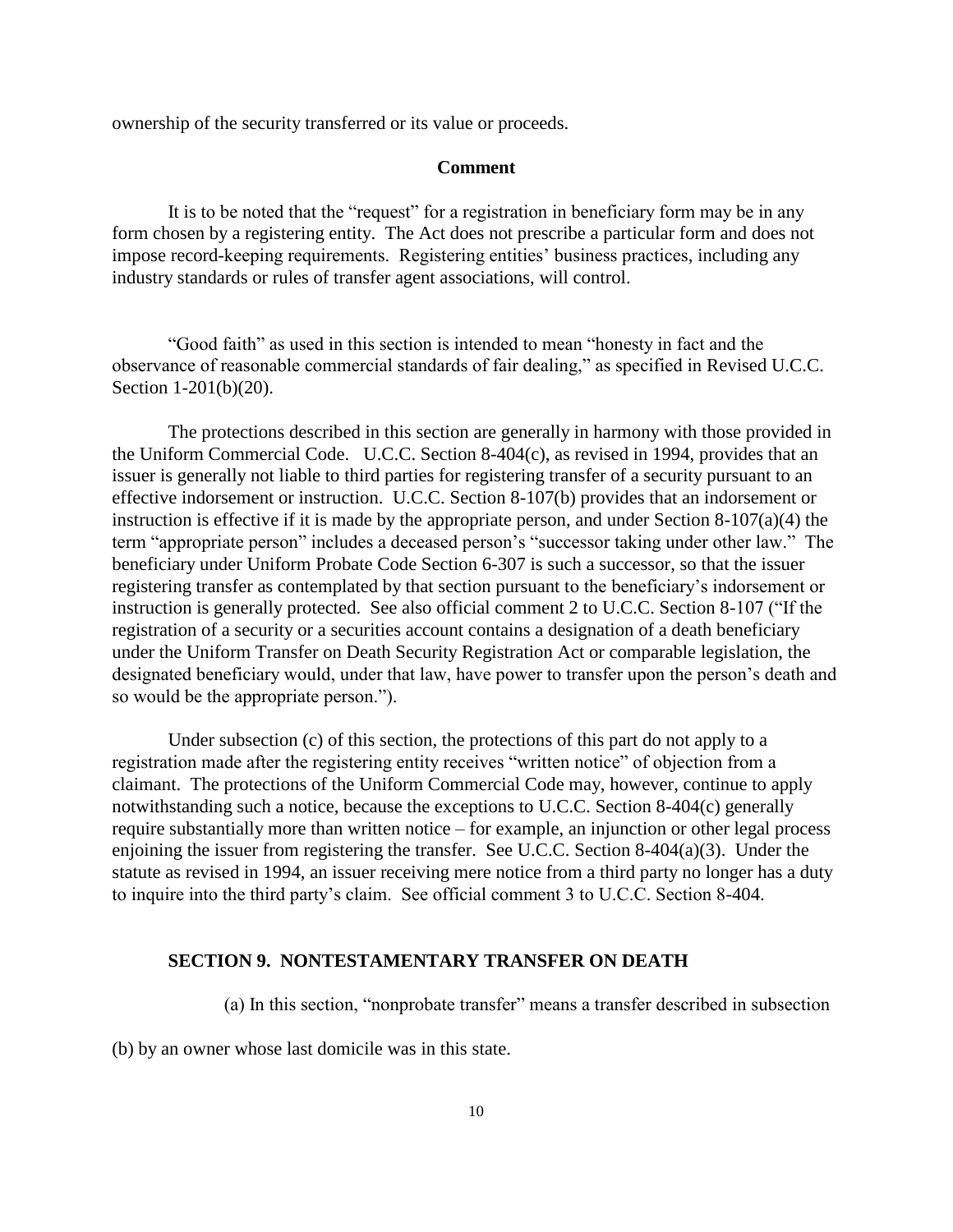(b) A transfer on death resulting from a registration in beneficiary form is effective by reason of the contract regarding the registration between the owner and the registering entity and this [act] and is not testamentary.

(c) A transferee of a nonprobate transfer is subject to liability to any probate estate of the decedent for allowed claims against that estate and statutory allowances to the decedent's spouse and children to the extent the estate is insufficient to satisfy those claims and allowances. The liability of a nonprobate transferee may not exceed the value of nonprobate transfers received by that transferee.

(d) Nonprobate transferees are liable for the insufficiency described in subsection (c) in the following order of priority:

(1) a transferee designated in the decedent's will or any other governing instrument, as provided in the instrument;

(2) the trustee of a trust serving as the principal nonprobate instrument in the decedent's estate plan as shown by its designation as devisee of the decedent's residuary estate or by other facts or circumstances, to the extent of the value of the nonprobate transfer received;

(3) other nonprobate transferees, in proportion to the values received.

(e) A provision made in one instrument may direct the apportionment of the liability among the nonprobate transferees taking under that or any other governing instrument. If a provision in one instrument conflicts with a provision in another, the later one prevails.

(f) Upon due notice to a nonprobate transferee, the liability imposed by this section is enforceable in proceedings in this State, whether or not the transferee is located in this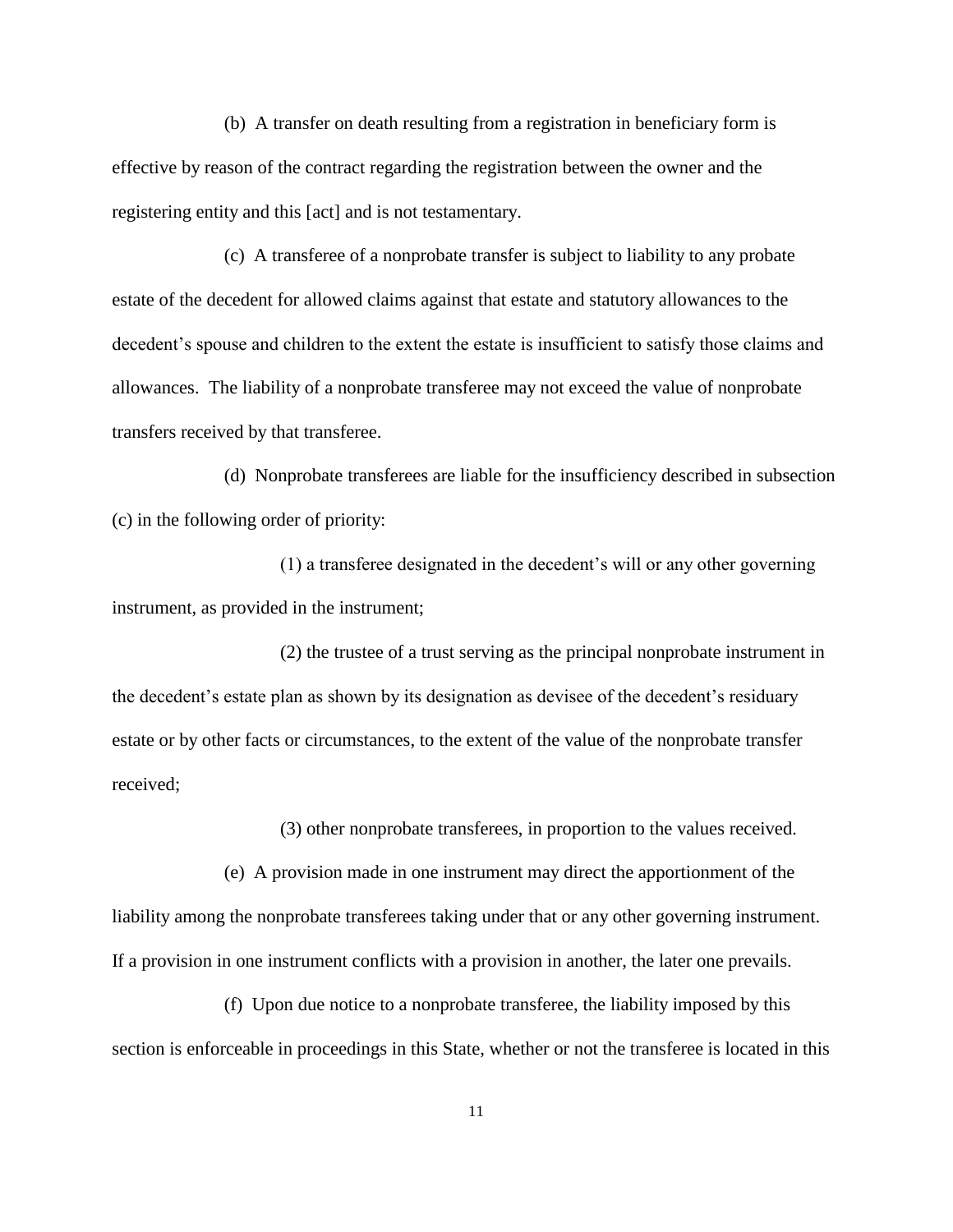State.

(g) A proceeding under this section may not be commenced unless the personal representative of the decedent's estate has received a written demand for the proceeding from the surviving spouse or a child, to the extent that statutory allowances are affected, or a creditor. If the personal representative declines or fails to commence a proceeding after demand, a person making demand may commence the proceeding in the name of the decedent's estate, at the expense of the person making the demand and not of the estate. A personal representative who declines in good faith to commence a requested proceeding incurs no personal liability for declining.

(h) A proceeding under this section must be commenced within one year after the decedent's death, but a proceeding on behalf of a creditor whose claim was allowed after proceedings challenging disallowance of the claim may be commenced within 60 days after final allowance of the claim.

(i) Unless a written notice asserting that a decedent's estate is insufficient to pay allowed claims and statutory allowances has been received from the decedent's personal representative, a trustee receiving a nonprobate transfer is released from liability under this section with respect to any assets distributed to the trust's beneficiaries. Each beneficiary to the extent of the distribution received becomes liable for the amount of the trustee's liability attributable to assets received by the beneficiary.

### **Comment**

In 1998, the Uniform Law Commission approved a new UPC Section, §6-102, designed to give family exemption beneficiaries and decedents' creditors remedies against recipients of nonprobate transfers at death by most forms of will substitutes. The remedy is available only when probate assets are insufficient to protect these traditional probate estate priorities. The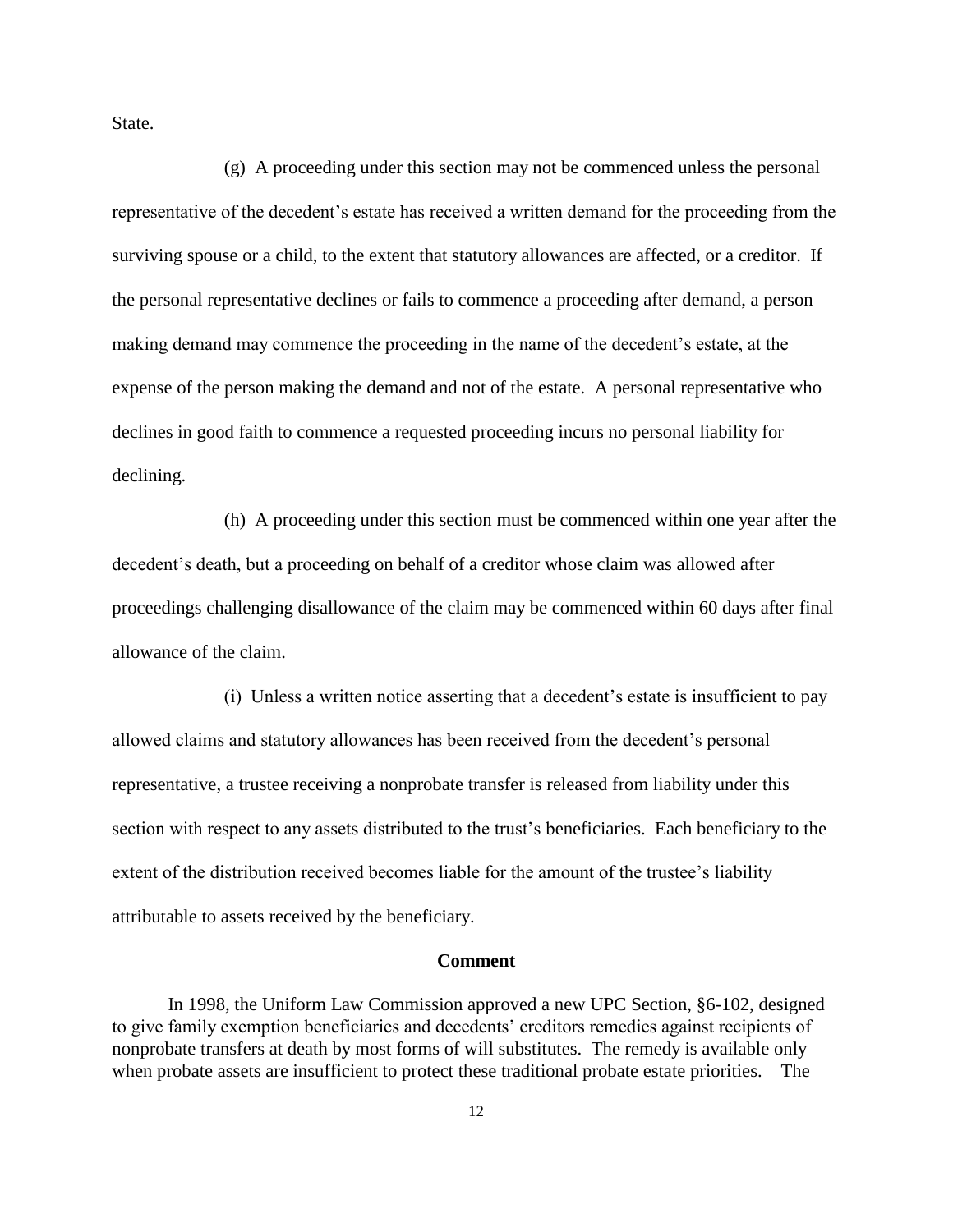UPC counterpart of this act, UPC 6-309, was revised by eliminating subsection (b). A jurisdiction having legislation similar to UPC 6-102 should enact the UPC counterpart of this section, UPC Section 6-309.

In order to bring this free-standing act into conformity with the above changes, Section 9 was revised by moving the content of what had been subsection (a) into (b) and re-casting (a) to make "nonprobate transfer" serve to link the exemption and creditor protections described in UPC Section 6-102 with this act. In result, the broad definition of "nonprobate transfer" that serves in UPC Section 6-102 to cover most will substitutes has been narrowed for purposes of this act to apply only to death benefits resulting from TOD security registrations.

Subsection (d) through (i) of this section as revised in 1998 almost match up with subsections (c) through (i) of UPC Section 6-102. The differences are that subsection (d) of this section matches (c) in 6-102, and this act has no counterpart for subsection (d) which deals with abatement of gifts at death via revocable trusts. The latter omission makes the content of subsections (e) through (h) of this section identical to subsections (e) through (h) of UPC Section 6-102. Subsections (i) in the two models are similar, except that Section 9(i) of this Act does not include registrar protection covered in UPC Section 6-102 (i)(1), that matter being thoroughly covered by other sections of this Act. The balance of this commentary is based on UPC Section 6-102 commentary.

1. The remedy described by this section is a duty on one receiving a non-probate transfer (defined in subsection (a) to refer only to a death benefit that is effective under subsection (b)) to contribute as necessary to satisfy family exemptions and duly allowed creditors' claims remaining unpaid because of inadequate probate estate values. The maximum liability for a single non-probate transferee is the amount received. Unless other priorities described in subsection (c) apply, two or more transferees are severally liable for proportions of the liability based on amounts received by each.

If there are no probate assets, or if no probate proceeding has been initiated, a creditor or other person seeking to use this section would need to secure appointment of a personal representative to invoke UPC procedures for establishing a creditor's claim as "allowed." The use of regular probate proceedings as a prerequisite to gaining rights for creditors against nonprobate transferees has been a feature of UPC Article VI since original promulgation in 1969. The arrangement works well in practice if procedures for opening estates, satisfying probate exemptions, and presenting claims, approximate UPC procedures.

2. Trusts and non-trust recipients of TOD registration death benefits incur liability in the order described in subsection (d). Note that either a revocable or an irrevocable trust might be designated devisee of a pour-over provision that would make the trust the "principal non-probate instrument in the decedent's estate plan", and, so, liable under subsection (d)(2) ahead of other nonprobate transferees to the extent of values acquired as TOD registration death benefit. Note, too, that nothing would pass to the receptacle trust by the pour-over devise if all probate estate assets are used to discharge exemptions and claims. Still, the fact that the trust was designated to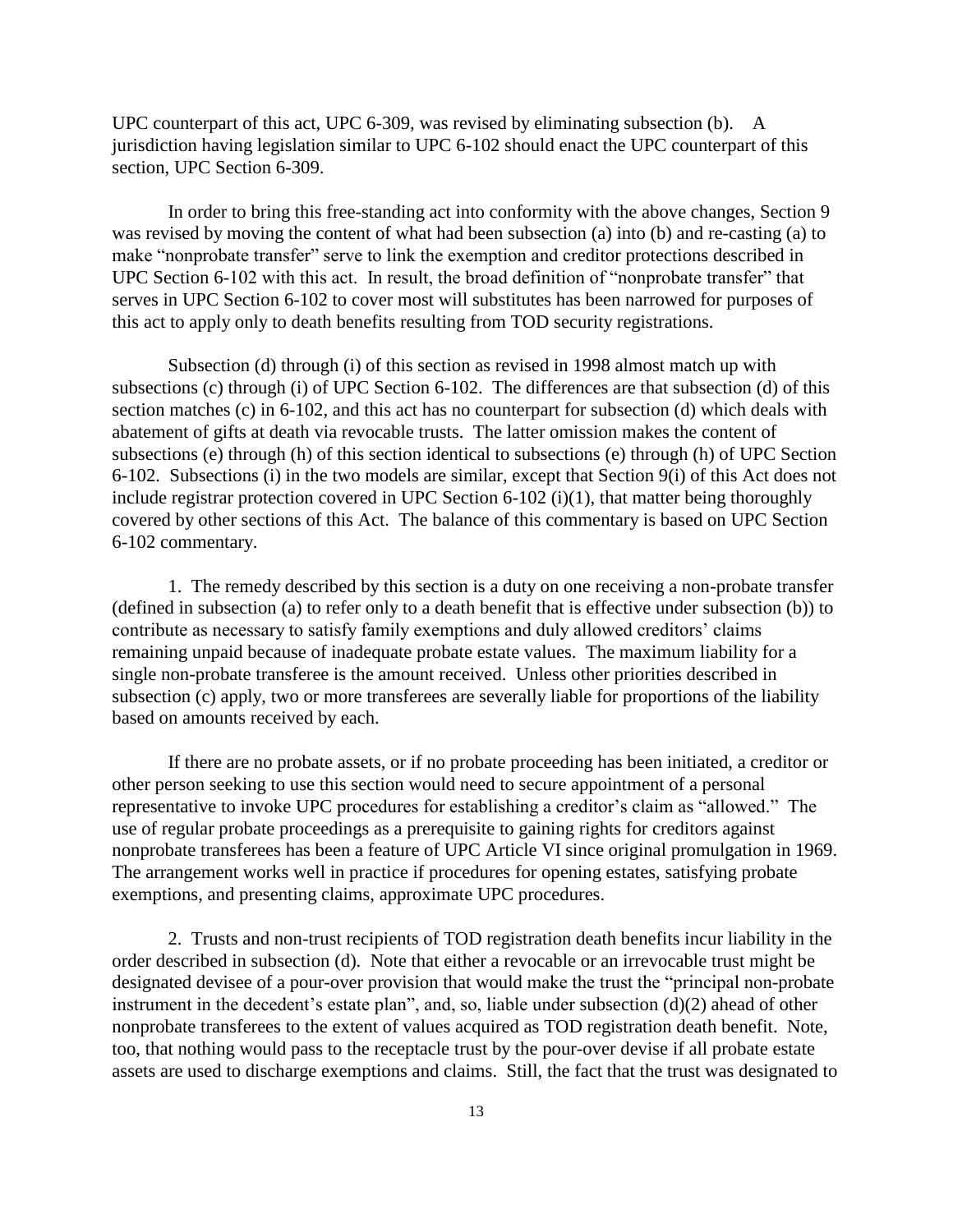receive a pour-over devise signals that the trust probably includes the equivalent of a residuary clause measuring benefits by available assets and signaling probable intention of the settlor that residuary benefits should abate before other trust gifts if necessary because of settlor's debts.

3. Subsection (e) recognizes that a number of separate instruments and transactions, executed at different times and with or without internal references linking them to other documents, may constitute the paperwork describing succession to a decedent's assets by probate and nonprobate methods. By authorizing control of abatement among gifts made by various transfers at death by the last executed instrument, the subsection permits a simple, last-minute override of earlier directions concerning a decedent's wishes regarding priorities among successors. Thus, a will or trust amendment can correct or avoid liquidity and abatement problems discovered prior to death. The expression "block buster will" was coined by estate planners in the mid-70's to refer to proposed legislation enabling a later will to override death benefits by any nonprobate transfer device. This subsection meets some of the goals of advocates of this legislation.

4. Subsection (f) is based on the principle employed in UPC's Augmented Estate Elective Share remedy (UPC Sections 2-201 through 2-214) in relation to nonprobate transfers made to persons in other states, possibly by transactions governed by laws of other states. The underlying principle is that the law of a decedent's last domicile should be controlling as to rules of public policy that override the decedent's power to devise a probate estate to anyone he or she chooses. The principle is implemented by subjecting donee recipients of a decedent's largesse to liability under the decedent's domiciliary law, with the belief that judgments recovered in that state following appropriate due process notice to defendants in other states will be accorded full faith and credit by courts in other states should interstate collection proceedings be necessary.

5. The first and third sentences of subsection  $(g)$  are identical to sentences in what originally appeared as Section 15 of the Uniform Multiple Person Accounts Act, upon which this section was based. The second sentence is new. It reflects sensitivity for the dilemma confronting a probate fiduciary who, acting as required of a fiduciary, concludes that the costs and risks associated with a possible recovery from a nonprobate transferee outweigh the probable advantages to the estate and its claimants. A creditor whose claim has been allowed but remains unsatisfied and whose demand for a proceeding has been turned down by the estate fiduciary may proceed at personal risk in efforts to enforce the estate claim against the nonprobate beneficiary. This is so because the last two sentences of subsection (g) shift the risk of unrecoverable costs from the decedent's estate to the claimant who undertakes collection efforts on behalf of the decedent's estate. Any recovery of costs should be used to reimburse the claimant who bore the risk of loss for the proceeding. A personal representative considering declination a demand for a proceeding should note that the "good faith" standard of this section must be determined in light of the representative's general responsibility as a fiduciary.

6. Subparagraph (h) meshes with time limits in UPC sections governing allowance and disallowance of claims. See UPC Sections 3-804 and 3-806.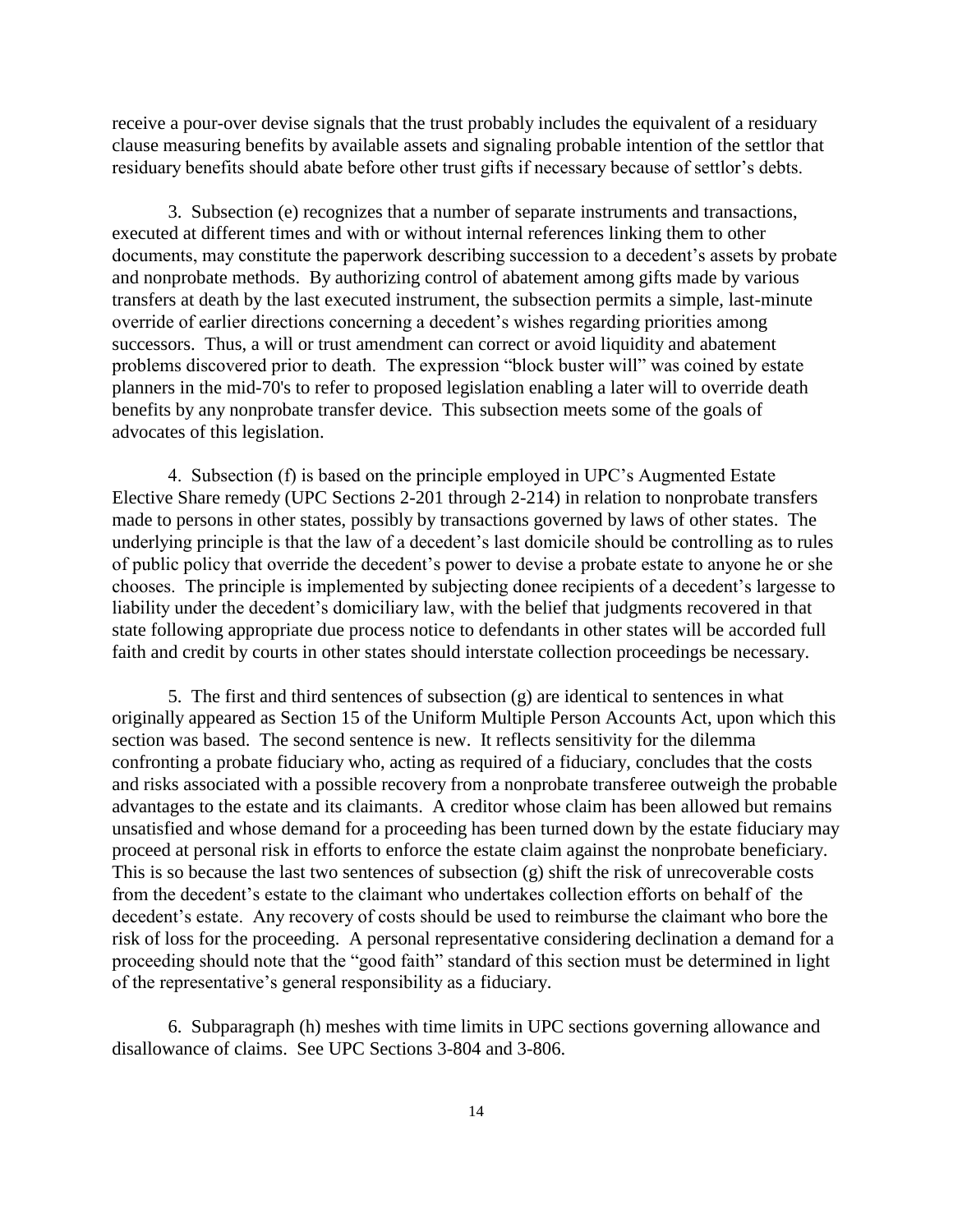7. Subsection (i) is designed to enable trustees handling nonprobate transfers to distribute trust assets in accordance with trust terms if no warning of probable estate insolvency has been received. Beneficiaries receiving distribution from a trustee take subject to personal liability in the amount and priority of the trustee based on the value distributed.

## **SECTION 10. TERMS, CONDITIONS, AND FORMS FOR REGISTRATION.**

(a) A registering entity offering to accept registrations in beneficiary form may establish the terms and conditions under which it will receive requests (i) for registrations in beneficiary form, and (ii) for implementation of registrations in beneficiary form, including requests for cancellation of previously registered TOD beneficiary designations and requests for reregistration to effect a change of beneficiary. The terms and conditions so established may provide for proving death, avoiding or resolving any problems concerning fractional shares, designating primary and contingent beneficiaries, and substituting a named beneficiary's descendants to take in the place of the named beneficiary in the event of the beneficiary's death. Substitution may be indicated by appending to the name of the primary beneficiary the letters LDPS, standing for "lineal descendants per stirpes." This designation substitutes a deceased beneficiary's descendants who survive the owner for a beneficiary who fails to so survive, the descendants to be identified and to share in accordance with the law of the beneficiary's domicile at the owner's death governing inheritance by descendants of an intestate. Other forms of identifying beneficiaries who are to take on one or more contingencies, and rules for providing proofs and assurances needed to satisfy reasonable concerns by registering entities regarding conditions and identities relevant to accurate implementation of registrations in beneficiary form, may be contained in a registering entity's terms and conditions.

(b) The following are illustrations of registrations in beneficiary form which a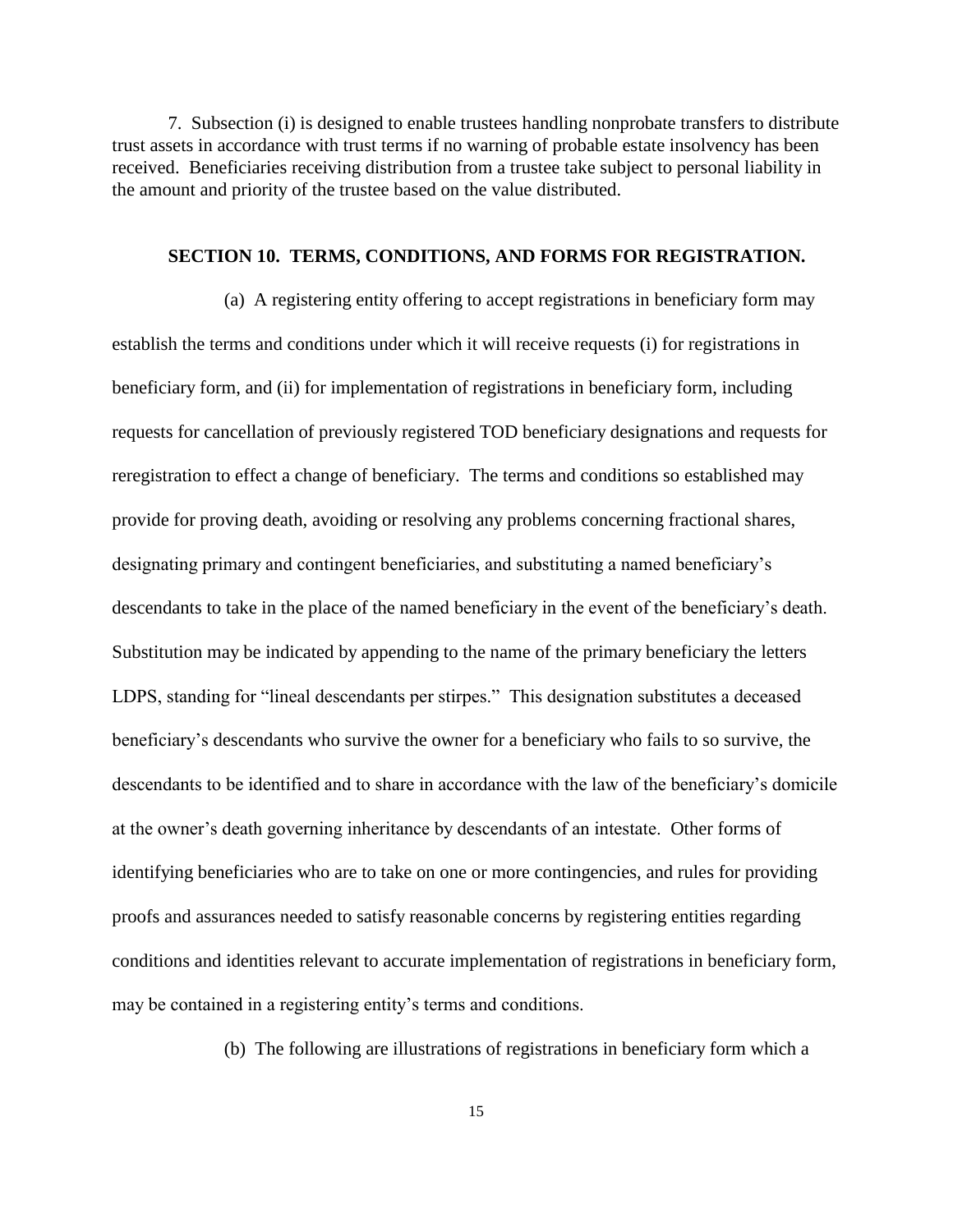registering entity may authorize:

(1) Sole owner-sole beneficiary: John S Brown TOD (or POD) John S Brown Jr.

(2) Multiple owners-sole beneficiary: John S Brown Mary B Brown JT TEN

TOD John S Brown Jr.

(3) Multiple owners-primary and secondary (substituted) beneficiaries: John S

Brown Mary B Brown JT TEN TOD John S Brown Jr SUB BENE Peter Q Brown or John S

Brown Mary B Brown JT TEN TOD John S Brown Jr LDPS.

### **Comment**

Use of "and" or "or" between the names of persons registered as co-owners is unnecessary under the Act and should be discouraged. If used, the two words should have the same meaning insofar as concerns a title form; i.e., that of "and" to indicate that both named persons own the asset.

Descendants of a named beneficiary who take by virtue of a "LDPS" designation appended to a beneficiary's name take as TOD beneficiaries rather than as intestate successors. If no descendant of a predeceased primary beneficiary survives the owner, the security passes as a part of the owner's estate as provided in Section 7.

# **SECTION 11. SHORT TITLE; RULES OF CONSTRUCTION.**

(1) This [act] shall be known as and may be cited as the Uniform TOD Security

Registration Act (1989/1998).

(2) This [act] shall be liberally construed and applied to promote its underlying

purposes and policy and to make uniform the laws with respect to the subject of this [act] among

states enacting it.

(3) Unless displaced by the particular provisions of this [act], the principles of

law and equity supplement its provisions.